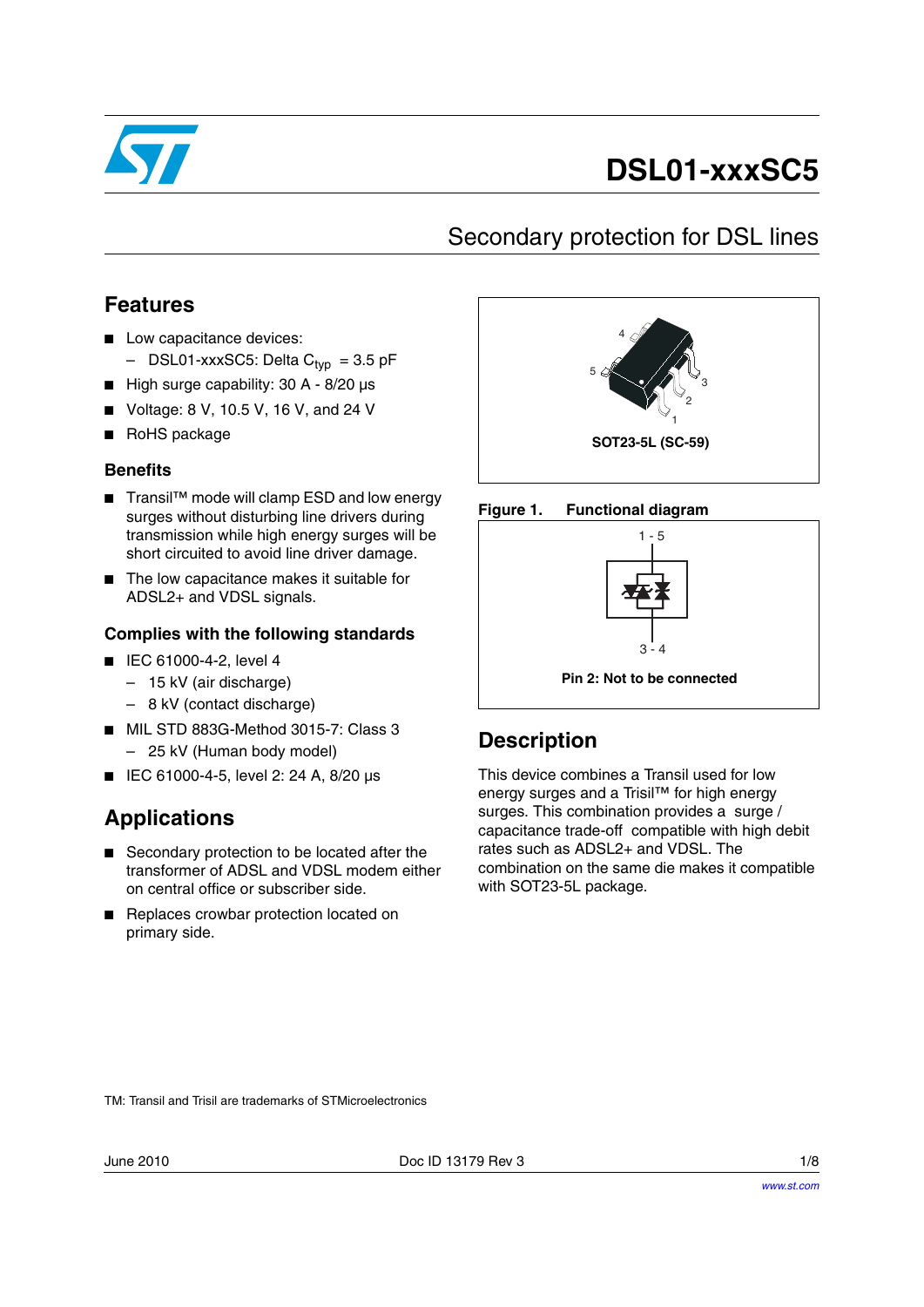## **1 Characteristics**

| Table 1. | Absolute maximum ratings ( $T_{amb}$ = 25 °C) |  |
|----------|-----------------------------------------------|--|
|----------|-----------------------------------------------|--|

| Symbol           |                                               | <b>Parameter</b>                          | Value | Unit |
|------------------|-----------------------------------------------|-------------------------------------------|-------|------|
| 'pp              | Peak pulse current (1)                        | $t_r = 8 \,\mu s, t_p = 20 \,\mu s$       | 30    |      |
|                  |                                               | $t_r = 10 \,\mu s$ , $t_p = 1000 \,\mu s$ | 18    |      |
| <sup>l</sup> stg | Storage temperature range                     | $-55$ to 150                              | °C    |      |
|                  | Operating junction temperature range          | $-40$ to 125                              | °C    |      |
|                  | Maximum temperature for soldering during 10 s | 260                                       | °C    |      |

1. For pulse waveform see *[Figure 2](#page-1-0)*.

#### <span id="page-1-0"></span>**Figure 2. Pulse waveform**



#### **Table 2. Electrical characteristics (Tamb = 25 °C)**

| Order code   | $I_{\rm RM}$ @ $V_{\rm RM}$ |      | $V_{BR}$<br>@<br><sup>I</sup> BR |    | $V_{BR}$ $\otimes$ $I_{BR}$ |    | $V_{BO}$  | ١н         | С                  | $\Delta C$         |
|--------------|-----------------------------|------|----------------------------------|----|-----------------------------|----|-----------|------------|--------------------|--------------------|
|              | max.<br>μA                  | v    | min.<br>V                        | mA | typ.<br>v                   | mA | max.<br>v | typ.<br>mA | max.<br>$pF^{(1)}$ | typ.<br>$pF^{(2)}$ |
| DSL01-008SC5 | 0.5                         | 8    | 9.5                              |    | 11                          | 10 | 20        | 100        | 20                 | 3.5                |
| DSL01-010SC5 | 0.5                         | 10.5 | 11                               |    | 12                          | 10 | 25        | 100        | 17                 | 3.5                |
| DSL01-016SC5 | 0.5                         | 16   | 18                               |    | 20                          | 10 | 40        | 100        | 15                 | 3.5                |
| DSL01-024SC5 | 0.5                         | 24   | 25                               |    | 28                          | 10 | 45        | 100        | 12                 | 3.5                |

1. Test conditions :  $V_R = 2$  V bias,  $V_{RMS} = 1$  V, F = 1 MHz

2. Measured between 1 V and  $V<sub>BM</sub>$ 

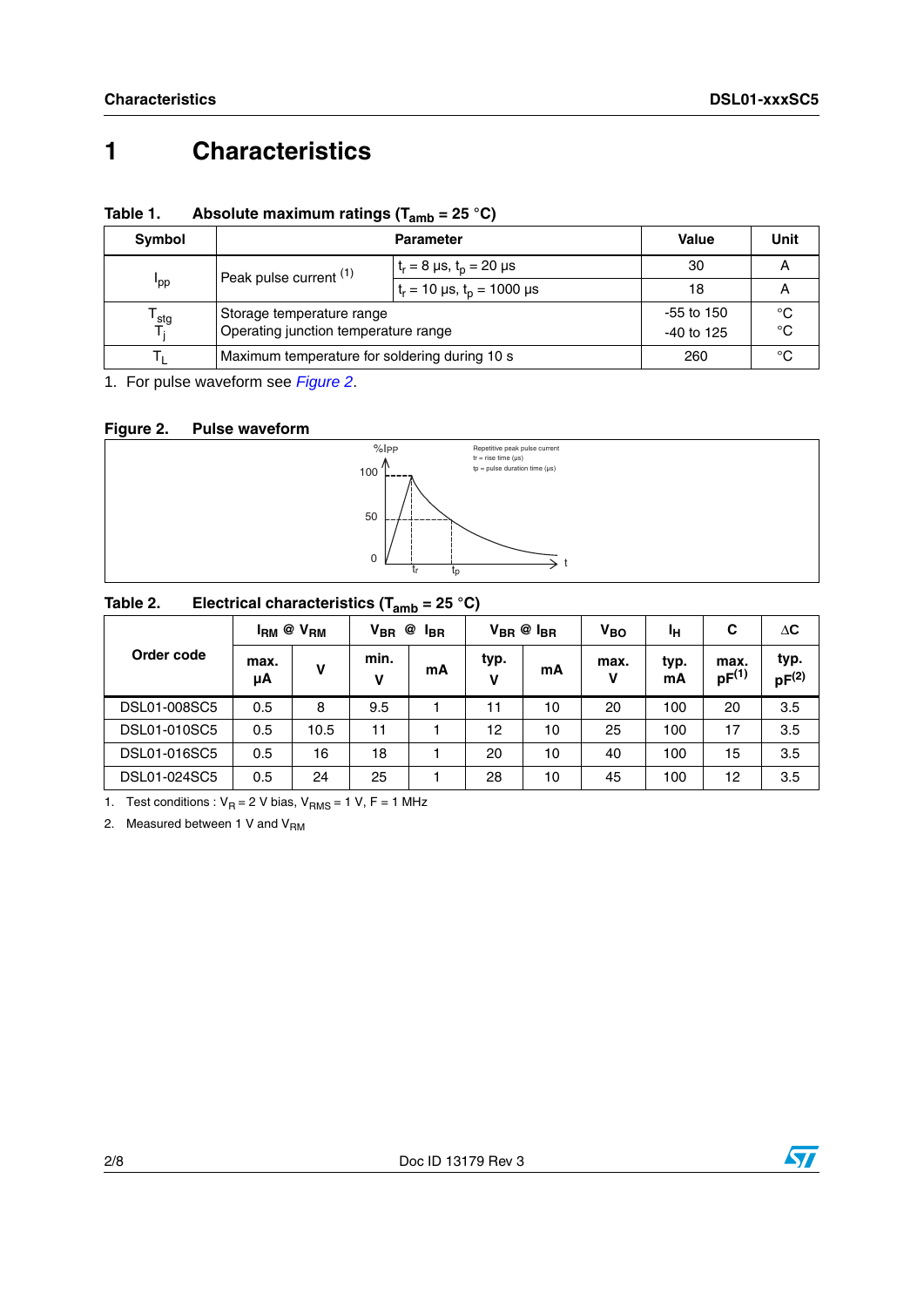### **2 Application information**

The DSL01 series has been designed to be implemented after the transformer of a DSL system to comply with world wide standards such as ITU-T K20/21 and Telecordia GR-1089 without using crowbar protection such as Trisils or gas tube before the transformer.

The planar technology used for the DSL01 provides an excellent trade-off between capacitance and surge capability, typically 12 pF for the DSL01-008, providing compliance with Telecordia GR-1089 (500A 2/10µs). But, the key point is the low variation of the capacitance versus xDSL signal. This is designed to eliminate limitations in signal performance.

*[Figure 3](#page-2-0)* shows the schematic used for a complete protection (differential and common mode) but in some cases depending on the line driver circuitry only differential or common can be used.



<span id="page-2-0"></span>**Figure 3. Differential and common mode protection**

The topology shown in *[Figure 4](#page-2-1)* is for differential protection of line drivers and capacitances.

<span id="page-2-1"></span>**Figure 4. Differential protection of the line drivers**



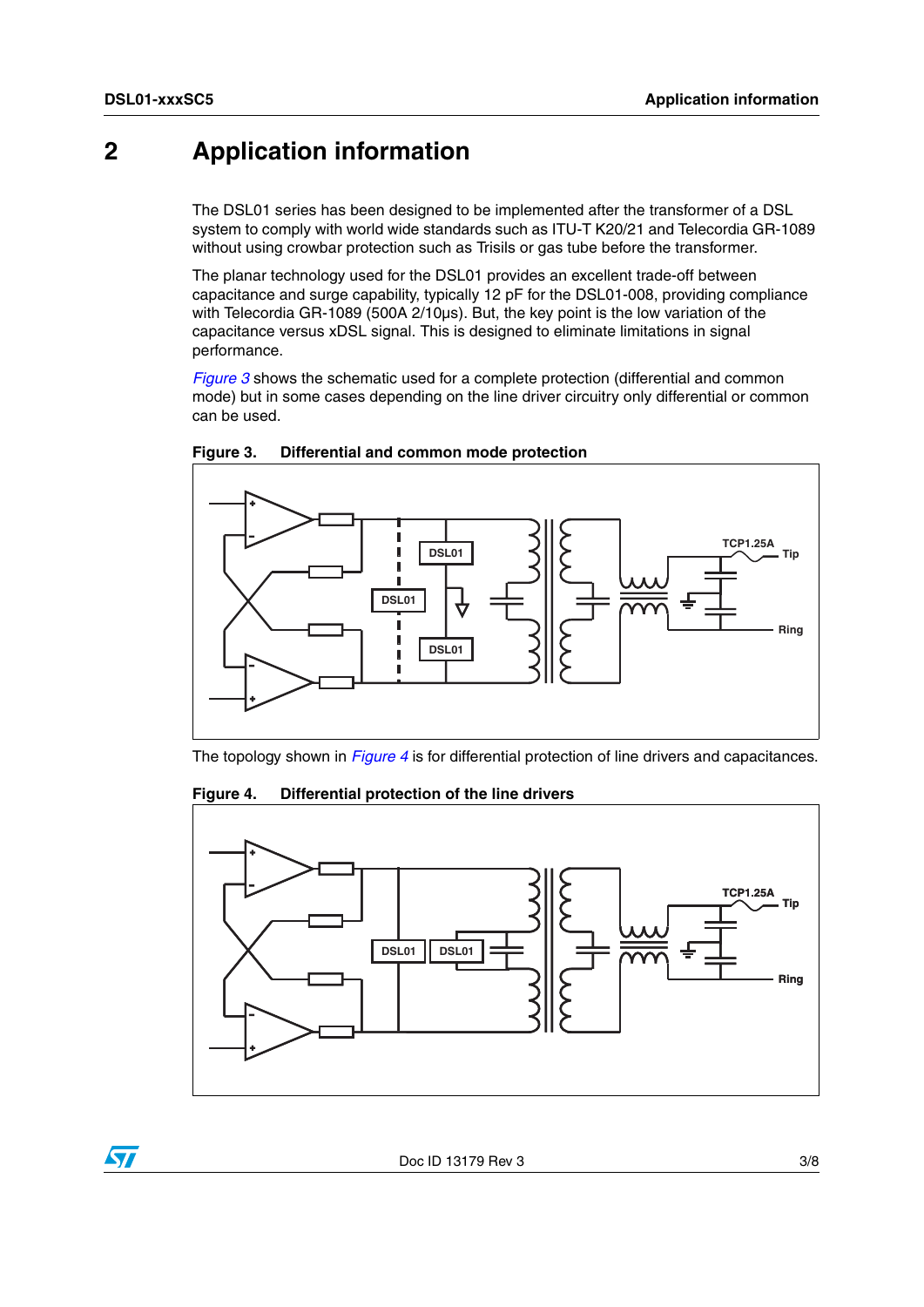The toplogy shown in *[Figure 5](#page-3-0)* is for protection connected to the output winding of the transformer.



<span id="page-3-0"></span>

<span id="page-3-1"></span>



Concerning *[Figure 6](#page-3-1)*:

- Pins 1 and 5 must be connected together.
- Pins 3 and 4 must be connected together.
- Pin 2 must not be connected.

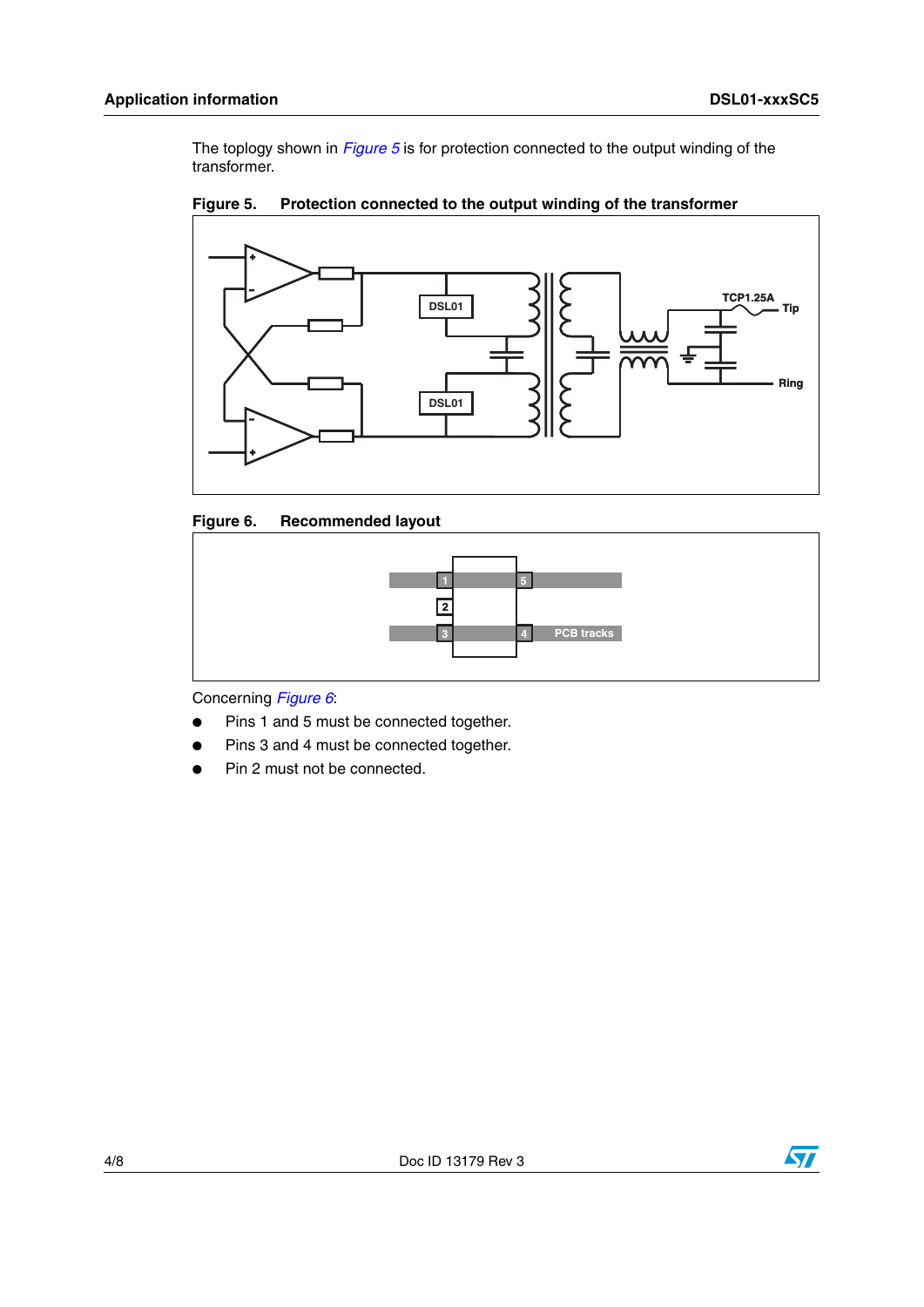## **3 Ordering information scheme**

#### **Figure 7. Ordering information scheme**



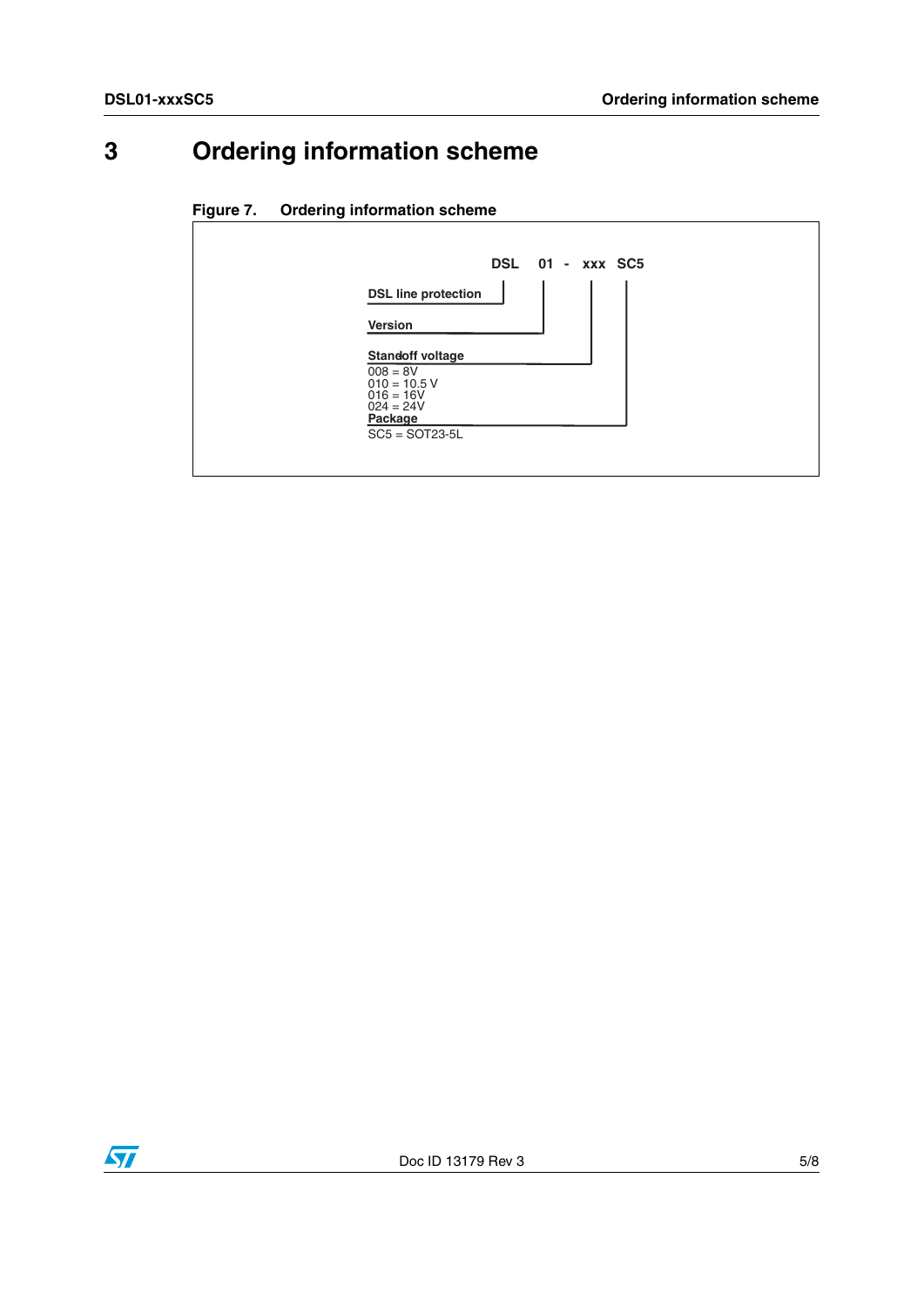## **4 Package information**

- Epoxy meets UL 94, V0
- Lead-free package

In order to meet environmental requirements, ST offers these devices in different grades of ECOPACK® packages, depending on their level of environmental compliance. ECOPACK® specifications, grade definitions and product status are available at: **www.st.com**. ECOPACK® is an ST trademark.

Table 3. **Table 3. SOT23-5L dimensions**



Figure 8. Footprint (dimensions in mm) Figure 9. Marking



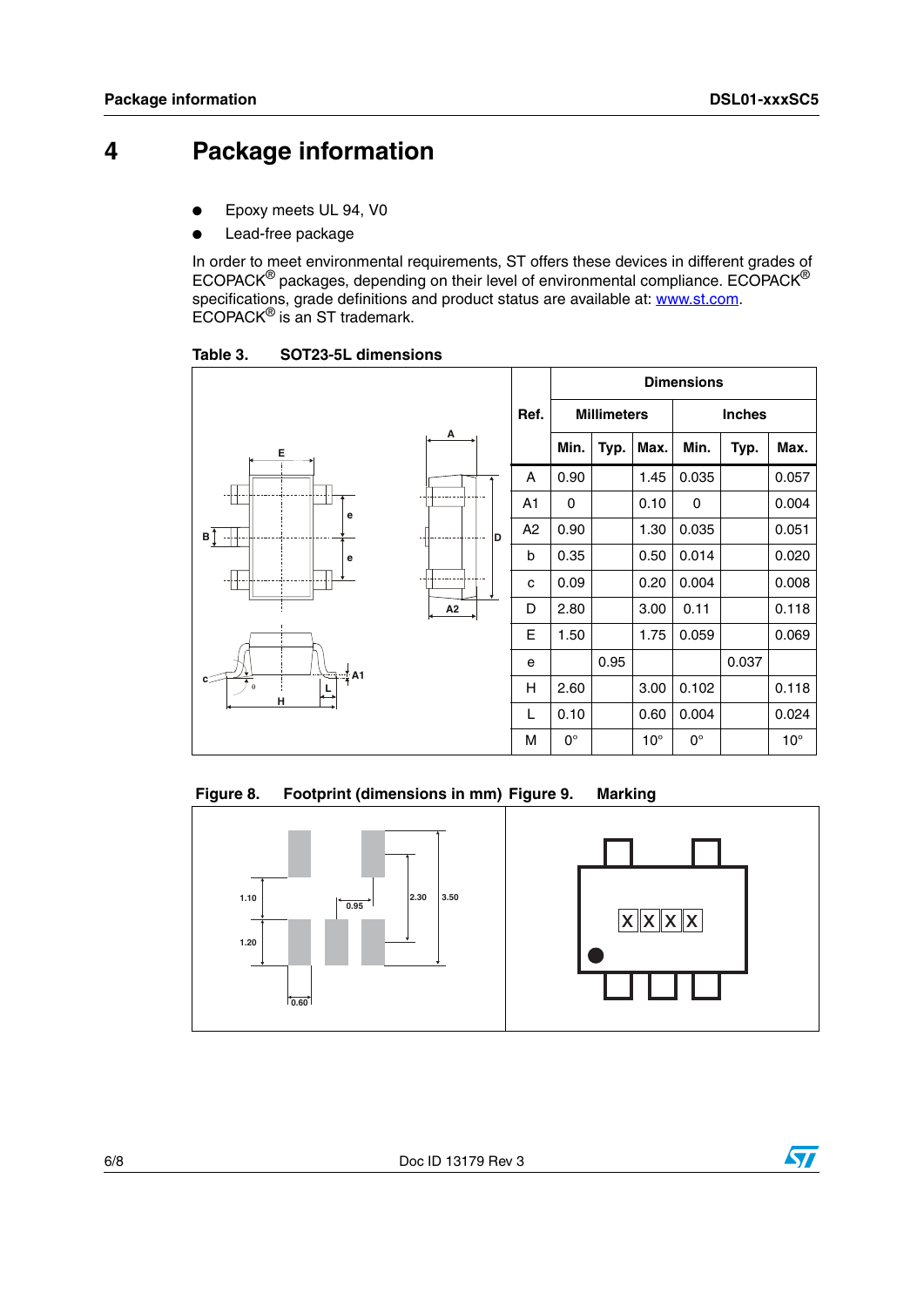## **5 Ordering information**

#### Table 4. **Ordering information**

| Order code   | <b>Marking</b>   | Package  | Weight  | Base qty | Delivery mode |
|--------------|------------------|----------|---------|----------|---------------|
| DSL01-008SC5 | XT <sub>08</sub> |          |         |          |               |
| DSL01-010SC5 | XT <sub>12</sub> | SOT23-5L | 16 $mg$ | 3000     | Tape and reel |
| DSL01-016SC5 | <b>WT16</b>      |          |         |          |               |
| DSL01-024SC5 | <b>WT24</b>      |          |         |          |               |

## **6 Revision history**

#### Table 5. **Document revision history**

| <b>Date</b> | <b>Revision</b> | <b>Changes</b>                                                                           |
|-------------|-----------------|------------------------------------------------------------------------------------------|
| 15-Nov-2006 |                 | Initial release.                                                                         |
| 26-Aug-2008 | 2               | Added UL 94 and ECOPACK statements. Added part numbers<br>DSL01-010SC5 and DSL01-024SC5. |
| 28-Jun-2010 | 3               | Added trademark symbol and statement for Trisil on the coverpage.                        |